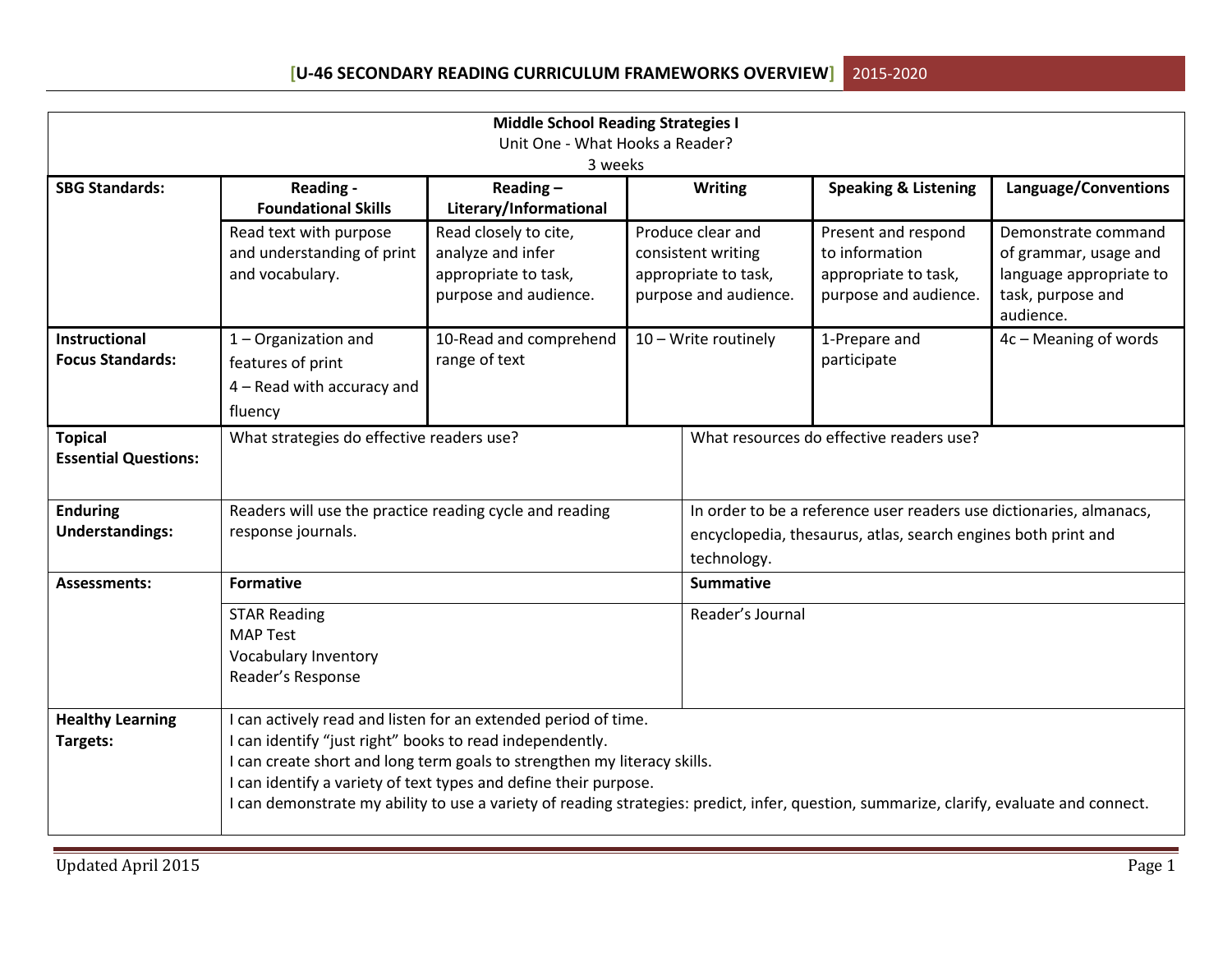**[U-46 SECONDARY READING CURRICULUM FRAMEWORKS OVERVIEW]**2015-2020

**Essential Vocabulary: Tier Two Tier Three** Select Develop Gather Critique Compose Identify Recognize Textual Evidence Coherent Predict**Connect**  Question Visualize Infer Determine Importance Summarize Synthesize Informational Text Argumentative Text Narrative Text Fiction Non-Fiction **Text Types** Recommend Titles **Recommended Resources:**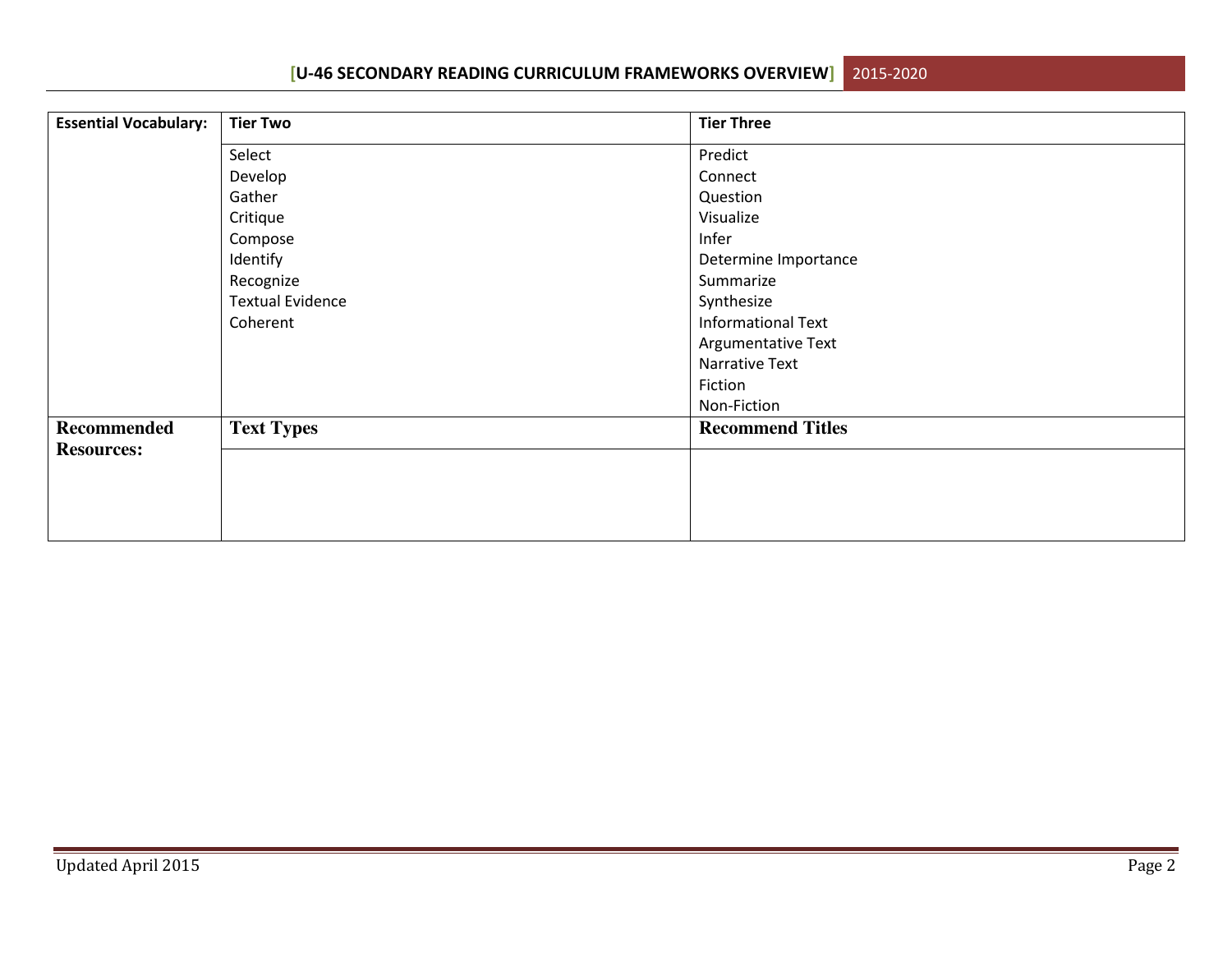| <b>Middle School Reading Strategies I</b>                                                  |                                                                                                                                                                   |                                                                                                                                                                                                        |                                                                                                                                                                                                                                                                                                                                                                   |                                |                                                                                                                                                                                                                          |                                                                                                                                                                                                                                |                                                                                                                                                                                                                  |  |
|--------------------------------------------------------------------------------------------|-------------------------------------------------------------------------------------------------------------------------------------------------------------------|--------------------------------------------------------------------------------------------------------------------------------------------------------------------------------------------------------|-------------------------------------------------------------------------------------------------------------------------------------------------------------------------------------------------------------------------------------------------------------------------------------------------------------------------------------------------------------------|--------------------------------|--------------------------------------------------------------------------------------------------------------------------------------------------------------------------------------------------------------------------|--------------------------------------------------------------------------------------------------------------------------------------------------------------------------------------------------------------------------------|------------------------------------------------------------------------------------------------------------------------------------------------------------------------------------------------------------------|--|
| Unit Two - How do effective readers apply reading strategies to understand text structure? |                                                                                                                                                                   |                                                                                                                                                                                                        |                                                                                                                                                                                                                                                                                                                                                                   |                                |                                                                                                                                                                                                                          |                                                                                                                                                                                                                                |                                                                                                                                                                                                                  |  |
| Reading Application - 6 weeks                                                              |                                                                                                                                                                   |                                                                                                                                                                                                        |                                                                                                                                                                                                                                                                                                                                                                   |                                |                                                                                                                                                                                                                          |                                                                                                                                                                                                                                |                                                                                                                                                                                                                  |  |
| Reading -                                                                                  |                                                                                                                                                                   |                                                                                                                                                                                                        |                                                                                                                                                                                                                                                                                                                                                                   |                                |                                                                                                                                                                                                                          |                                                                                                                                                                                                                                | Language/Conventions                                                                                                                                                                                             |  |
| <b>Foundational Skills</b>                                                                 |                                                                                                                                                                   |                                                                                                                                                                                                        |                                                                                                                                                                                                                                                                                                                                                                   |                                |                                                                                                                                                                                                                          |                                                                                                                                                                                                                                |                                                                                                                                                                                                                  |  |
| Read text with purpose                                                                     |                                                                                                                                                                   |                                                                                                                                                                                                        | Produce clear and                                                                                                                                                                                                                                                                                                                                                 |                                | Present and respond to                                                                                                                                                                                                   |                                                                                                                                                                                                                                | Demonstrate command                                                                                                                                                                                              |  |
| and understanding of                                                                       |                                                                                                                                                                   |                                                                                                                                                                                                        |                                                                                                                                                                                                                                                                                                                                                                   |                                |                                                                                                                                                                                                                          |                                                                                                                                                                                                                                | of grammar, usage and                                                                                                                                                                                            |  |
|                                                                                            |                                                                                                                                                                   |                                                                                                                                                                                                        |                                                                                                                                                                                                                                                                                                                                                                   |                                |                                                                                                                                                                                                                          |                                                                                                                                                                                                                                | language appropriate to                                                                                                                                                                                          |  |
|                                                                                            |                                                                                                                                                                   |                                                                                                                                                                                                        |                                                                                                                                                                                                                                                                                                                                                                   |                                |                                                                                                                                                                                                                          |                                                                                                                                                                                                                                | task, purpose and                                                                                                                                                                                                |  |
|                                                                                            |                                                                                                                                                                   |                                                                                                                                                                                                        |                                                                                                                                                                                                                                                                                                                                                                   |                                |                                                                                                                                                                                                                          |                                                                                                                                                                                                                                | audience.                                                                                                                                                                                                        |  |
|                                                                                            |                                                                                                                                                                   |                                                                                                                                                                                                        |                                                                                                                                                                                                                                                                                                                                                                   |                                |                                                                                                                                                                                                                          |                                                                                                                                                                                                                                | 4.a - Context clues                                                                                                                                                                                              |  |
|                                                                                            |                                                                                                                                                                   |                                                                                                                                                                                                        |                                                                                                                                                                                                                                                                                                                                                                   |                                |                                                                                                                                                                                                                          |                                                                                                                                                                                                                                |                                                                                                                                                                                                                  |  |
|                                                                                            |                                                                                                                                                                   |                                                                                                                                                                                                        |                                                                                                                                                                                                                                                                                                                                                                   |                                |                                                                                                                                                                                                                          |                                                                                                                                                                                                                                |                                                                                                                                                                                                                  |  |
|                                                                                            |                                                                                                                                                                   |                                                                                                                                                                                                        |                                                                                                                                                                                                                                                                                                                                                                   |                                |                                                                                                                                                                                                                          |                                                                                                                                                                                                                                | How do readers infer meaning?                                                                                                                                                                                    |  |
|                                                                                            |                                                                                                                                                                   |                                                                                                                                                                                                        |                                                                                                                                                                                                                                                                                                                                                                   |                                |                                                                                                                                                                                                                          |                                                                                                                                                                                                                                |                                                                                                                                                                                                                  |  |
| evidence?                                                                                  |                                                                                                                                                                   |                                                                                                                                                                                                        |                                                                                                                                                                                                                                                                                                                                                                   |                                |                                                                                                                                                                                                                          |                                                                                                                                                                                                                                |                                                                                                                                                                                                                  |  |
|                                                                                            |                                                                                                                                                                   |                                                                                                                                                                                                        |                                                                                                                                                                                                                                                                                                                                                                   |                                | Readers use background knowledge                                                                                                                                                                                         |                                                                                                                                                                                                                                |                                                                                                                                                                                                                  |  |
|                                                                                            |                                                                                                                                                                   |                                                                                                                                                                                                        |                                                                                                                                                                                                                                                                                                                                                                   |                                |                                                                                                                                                                                                                          |                                                                                                                                                                                                                                | and text to draw conclusions and ask                                                                                                                                                                             |  |
|                                                                                            |                                                                                                                                                                   |                                                                                                                                                                                                        |                                                                                                                                                                                                                                                                                                                                                                   |                                |                                                                                                                                                                                                                          |                                                                                                                                                                                                                                | questions to determine meaning                                                                                                                                                                                   |  |
| organizers.                                                                                |                                                                                                                                                                   |                                                                                                                                                                                                        |                                                                                                                                                                                                                                                                                                                                                                   |                                |                                                                                                                                                                                                                          | through close reading.                                                                                                                                                                                                         |                                                                                                                                                                                                                  |  |
| <b>Formative</b>                                                                           |                                                                                                                                                                   |                                                                                                                                                                                                        |                                                                                                                                                                                                                                                                                                                                                                   |                                |                                                                                                                                                                                                                          |                                                                                                                                                                                                                                |                                                                                                                                                                                                                  |  |
| <b>Graphic Organizers</b>                                                                  |                                                                                                                                                                   |                                                                                                                                                                                                        |                                                                                                                                                                                                                                                                                                                                                                   | <b>Goal Setting</b>            |                                                                                                                                                                                                                          |                                                                                                                                                                                                                                |                                                                                                                                                                                                                  |  |
| Double Entry Journals                                                                      |                                                                                                                                                                   |                                                                                                                                                                                                        |                                                                                                                                                                                                                                                                                                                                                                   |                                |                                                                                                                                                                                                                          |                                                                                                                                                                                                                                |                                                                                                                                                                                                                  |  |
| <b>Text Surveys</b>                                                                        |                                                                                                                                                                   |                                                                                                                                                                                                        |                                                                                                                                                                                                                                                                                                                                                                   |                                |                                                                                                                                                                                                                          |                                                                                                                                                                                                                                |                                                                                                                                                                                                                  |  |
| Reading Response Journals                                                                  |                                                                                                                                                                   |                                                                                                                                                                                                        |                                                                                                                                                                                                                                                                                                                                                                   |                                |                                                                                                                                                                                                                          |                                                                                                                                                                                                                                |                                                                                                                                                                                                                  |  |
| <b>Cornell Notes</b>                                                                       |                                                                                                                                                                   |                                                                                                                                                                                                        |                                                                                                                                                                                                                                                                                                                                                                   |                                |                                                                                                                                                                                                                          |                                                                                                                                                                                                                                |                                                                                                                                                                                                                  |  |
|                                                                                            |                                                                                                                                                                   |                                                                                                                                                                                                        |                                                                                                                                                                                                                                                                                                                                                                   |                                |                                                                                                                                                                                                                          |                                                                                                                                                                                                                                |                                                                                                                                                                                                                  |  |
|                                                                                            |                                                                                                                                                                   |                                                                                                                                                                                                        |                                                                                                                                                                                                                                                                                                                                                                   |                                |                                                                                                                                                                                                                          |                                                                                                                                                                                                                                |                                                                                                                                                                                                                  |  |
|                                                                                            |                                                                                                                                                                   |                                                                                                                                                                                                        |                                                                                                                                                                                                                                                                                                                                                                   |                                |                                                                                                                                                                                                                          |                                                                                                                                                                                                                                |                                                                                                                                                                                                                  |  |
|                                                                                            |                                                                                                                                                                   |                                                                                                                                                                                                        |                                                                                                                                                                                                                                                                                                                                                                   |                                |                                                                                                                                                                                                                          |                                                                                                                                                                                                                                |                                                                                                                                                                                                                  |  |
|                                                                                            | print and vocabulary.<br>3 - Phonics and word<br>analysis skills<br>4 - Read with accuracy<br>and fluency<br>Observation/Conferencing<br><b>STAR Reading Test</b> | How do readers communicate<br>understanding of text with support and<br>Readers identify main idea and support<br>using "marking the text" and annotating<br>strategies, reading responses and graphic | Reading $-$<br>Literary/Informational<br>Read closely to cite,<br>analyze and infer<br>appropriate to task,<br>purpose and audience.<br>1 - Cite textual evidence<br>2 - Determine two or<br>more central ideas<br>5 - Analyze structure<br>I can determine the main ideas and key details of a text.<br>I can identify the morphological construction of a word. | and features?<br>signal words. | <b>Writing</b><br>consistent writing<br>appropriate to task,<br>purpose and audience.<br>$10 - Reflections$<br><b>Summative</b><br>Conference<br>I can locate and determine what text to read for a variety of purposes. | information<br>How do readers identify and use text structures<br>Readers identify the structure and features of a<br>text to understand the author's purpose using<br><b>Working Portfolio</b><br><b>Inference Assessment</b> | <b>Speaking &amp; Listening</b><br>appropriate to task,<br>purpose and audience.<br>1.b - Individual role<br>1.c - Question<br>7 - Analyze main<br>ideas and details<br><b>Text Structure/Feature Assessment</b> |  |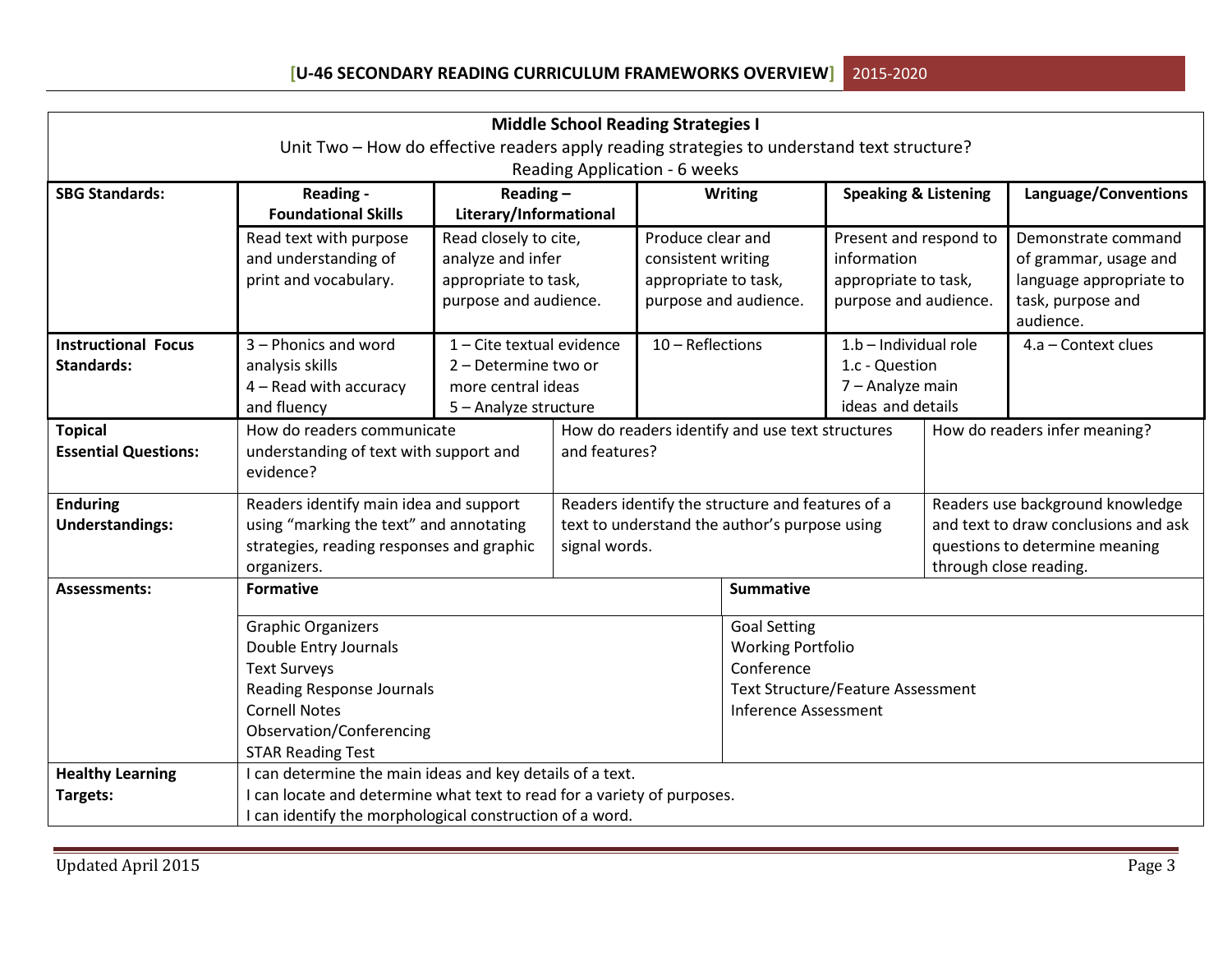## **[U-46 SECONDARY READING CURRICULUM FRAMEWORKS OVERVIEW]**2015-2020

|                              | can recognize that different texts need different approaches and skills to comprehend the meaning.                                       |                      |                         |                          |  |  |  |  |  |
|------------------------------|------------------------------------------------------------------------------------------------------------------------------------------|----------------------|-------------------------|--------------------------|--|--|--|--|--|
|                              | I can demonstrate my ability to use a variety of reading strategies: predict, infer, question, summarize, clarify, evaluate and connect. |                      |                         |                          |  |  |  |  |  |
| <b>Essential Vocabulary:</b> | <b>Tier Two</b>                                                                                                                          |                      | <b>Tier Three</b>       |                          |  |  |  |  |  |
|                              | Affect                                                                                                                                   | Generate             | <b>Target Audience</b>  | Quote                    |  |  |  |  |  |
|                              | Capture                                                                                                                                  | Illustrate           | Message                 | Chronological            |  |  |  |  |  |
|                              | Clearly                                                                                                                                  | Indicate             | Author's Purpose        | Problem / Solution       |  |  |  |  |  |
|                              | Consist of                                                                                                                               | Interpret            | Validity                | Descriptive              |  |  |  |  |  |
|                              | Design                                                                                                                                   | Literal              | Text                    | Cause / Effect           |  |  |  |  |  |
|                              | Determine                                                                                                                                | Preclude             | Cite                    | <b>Objective Summary</b> |  |  |  |  |  |
|                              | Establish                                                                                                                                | Prospective          | Informational           | Quote                    |  |  |  |  |  |
|                              | Exercise                                                                                                                                 | Recollection         | Almanac                 | Page Format              |  |  |  |  |  |
|                              | Factor                                                                                                                                   | Strategically        | Periodical              | Viewpoint                |  |  |  |  |  |
|                              | Feature                                                                                                                                  | Subjective/Objective | <b>Feature Article</b>  | Influence                |  |  |  |  |  |
|                              | General                                                                                                                                  |                      | Conclusions             | Signal Words             |  |  |  |  |  |
|                              |                                                                                                                                          |                      | Annotate                | <b>Context Clues</b>     |  |  |  |  |  |
|                              |                                                                                                                                          |                      | Infer                   | Determine Importance     |  |  |  |  |  |
| Recommended<br>Resources:    | <b>Text Types</b>                                                                                                                        |                      | <b>Recommend Titles</b> |                          |  |  |  |  |  |
|                              |                                                                                                                                          |                      |                         |                          |  |  |  |  |  |
|                              |                                                                                                                                          |                      |                         |                          |  |  |  |  |  |
|                              |                                                                                                                                          |                      |                         |                          |  |  |  |  |  |
|                              |                                                                                                                                          |                      |                         |                          |  |  |  |  |  |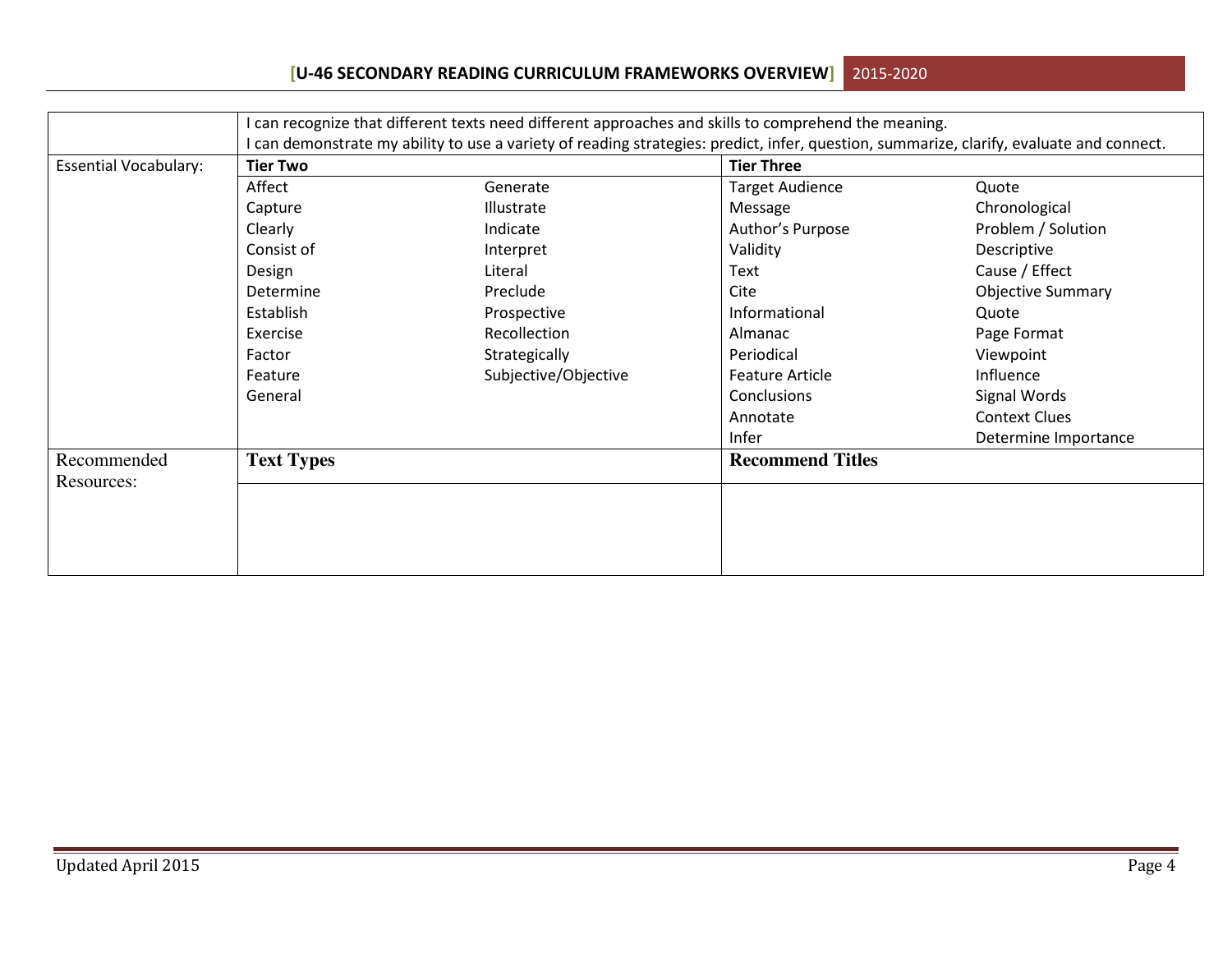| <b>Middle School Reading Strategies I</b> |                                                                                                                                                                       |                           |                                       |                      |                                                                               |  |                                           |                                               |  |
|-------------------------------------------|-----------------------------------------------------------------------------------------------------------------------------------------------------------------------|---------------------------|---------------------------------------|----------------------|-------------------------------------------------------------------------------|--|-------------------------------------------|-----------------------------------------------|--|
|                                           | Unit Three - How do effective readers apply reading strategies to understand various genres?                                                                          |                           |                                       |                      |                                                                               |  |                                           |                                               |  |
| - 9 weeks                                 |                                                                                                                                                                       |                           |                                       |                      |                                                                               |  |                                           |                                               |  |
| <b>SBG Standards:</b>                     | Reading -                                                                                                                                                             |                           | Reading $-$                           |                      | <b>Writing</b>                                                                |  | <b>Speaking &amp; Listening</b>           | Language/Conventions                          |  |
|                                           | <b>Foundational Skills</b>                                                                                                                                            |                           | Literary/Informational                |                      |                                                                               |  |                                           |                                               |  |
|                                           | Read text with purpose                                                                                                                                                | Read closely to cite,     |                                       | Produce clear and    |                                                                               |  | Present and respond                       | Demonstrate command                           |  |
|                                           | and understanding of                                                                                                                                                  | analyze and infer         |                                       | consistent writing   |                                                                               |  | to information                            | of grammar, usage and                         |  |
|                                           | print and vocabulary.                                                                                                                                                 | appropriate to task,      |                                       | appropriate to task, |                                                                               |  | appropriate to task,                      | language appropriate to                       |  |
|                                           |                                                                                                                                                                       | purpose and audience.     |                                       |                      | purpose and audience.                                                         |  | purpose and audience.                     | task, purpose and<br>audience.                |  |
| <b>Instructional Focus</b>                | 3 - Phonics and word                                                                                                                                                  | 1 - Cite textual evidence |                                       | 10 - Write routinely |                                                                               |  | $1.b$ – Individual role                   | 4.c - Reference materials                     |  |
| <b>Standards:</b>                         | analysis skills                                                                                                                                                       | 2 - Determine             |                                       |                      |                                                                               |  | $1.d - Acknowledge$                       | $4.d$ – Inferred meaning                      |  |
|                                           | $4 -$ Read with accuracy                                                                                                                                              | themes/ideas              |                                       |                      |                                                                               |  | others                                    | 5.a - Figurative language                     |  |
|                                           | and fluency                                                                                                                                                           | 3- Analyze interactions   |                                       |                      |                                                                               |  |                                           |                                               |  |
|                                           |                                                                                                                                                                       | characters and events     |                                       |                      |                                                                               |  |                                           |                                               |  |
|                                           |                                                                                                                                                                       |                           | 5 - Analyze structure                 |                      |                                                                               |  |                                           |                                               |  |
| <b>Topical</b>                            | How does my knowledge of word parts                                                                                                                                   |                           |                                       |                      | How do readers gain meaning from the<br>elements authors use to identify main |  |                                           | How do readers demonstrate understanding      |  |
| <b>Essential Questions:</b>               | help me intentionally identify the<br>meaning of unknown words?                                                                                                       |                           | ideas/themes?                         |                      |                                                                               |  | of multiple genres?                       |                                               |  |
| <b>Enduring</b>                           | Words are made of prefixes, suffixes and                                                                                                                              |                           |                                       |                      | Readers use close reading to identify and                                     |  |                                           | Readers will use paired texts to identify the |  |
| <b>Understandings:</b>                    | roots.                                                                                                                                                                |                           |                                       |                      | analyze what elements an author(s) has                                        |  |                                           | structure and themes of various genres to     |  |
|                                           |                                                                                                                                                                       |                           | used and the impact on the purpose to |                      |                                                                               |  | determine themes and analyze their        |                                               |  |
|                                           |                                                                                                                                                                       |                           | develop a summary.                    |                      |                                                                               |  | significance to each other.               |                                               |  |
| <b>Assessments:</b>                       | <b>Formative</b>                                                                                                                                                      |                           |                                       |                      | <b>Summative</b>                                                              |  |                                           |                                               |  |
|                                           | Sentence Sort into a Summary (R2)                                                                                                                                     |                           |                                       |                      | Multiple Choice: Genres, Theme, Text Structures, Elements (R2, 3,             |  |                                           |                                               |  |
|                                           | Describe how Conditions Impact Choices and Outcomes (R3)                                                                                                              |                           |                                       |                      | 5)                                                                            |  |                                           |                                               |  |
|                                           | <b>Reading Response Journals</b>                                                                                                                                      |                           |                                       |                      | Word Parts and context clues (R4)                                             |  |                                           |                                               |  |
|                                           | Annotating the Text                                                                                                                                                   |                           |                                       |                      | Multi-Genre Project                                                           |  | Goal Setting Working Portfolio Conference |                                               |  |
|                                           |                                                                                                                                                                       | <b>Summaries</b>          |                                       |                      |                                                                               |  |                                           |                                               |  |
|                                           | <b>STAR Reading Test</b>                                                                                                                                              |                           |                                       |                      |                                                                               |  |                                           |                                               |  |
| <b>Healthy Learning</b>                   | I can annotate to determine importance, question, summarize, and make a variety of connections.<br>I can actively participate in academic conversations about a text. |                           |                                       |                      |                                                                               |  |                                           |                                               |  |
| Targets:                                  |                                                                                                                                                                       |                           |                                       |                      |                                                                               |  |                                           |                                               |  |
|                                           | I can use a variety of strategies when I do not understand a word or passage.                                                                                         |                           |                                       |                      |                                                                               |  |                                           |                                               |  |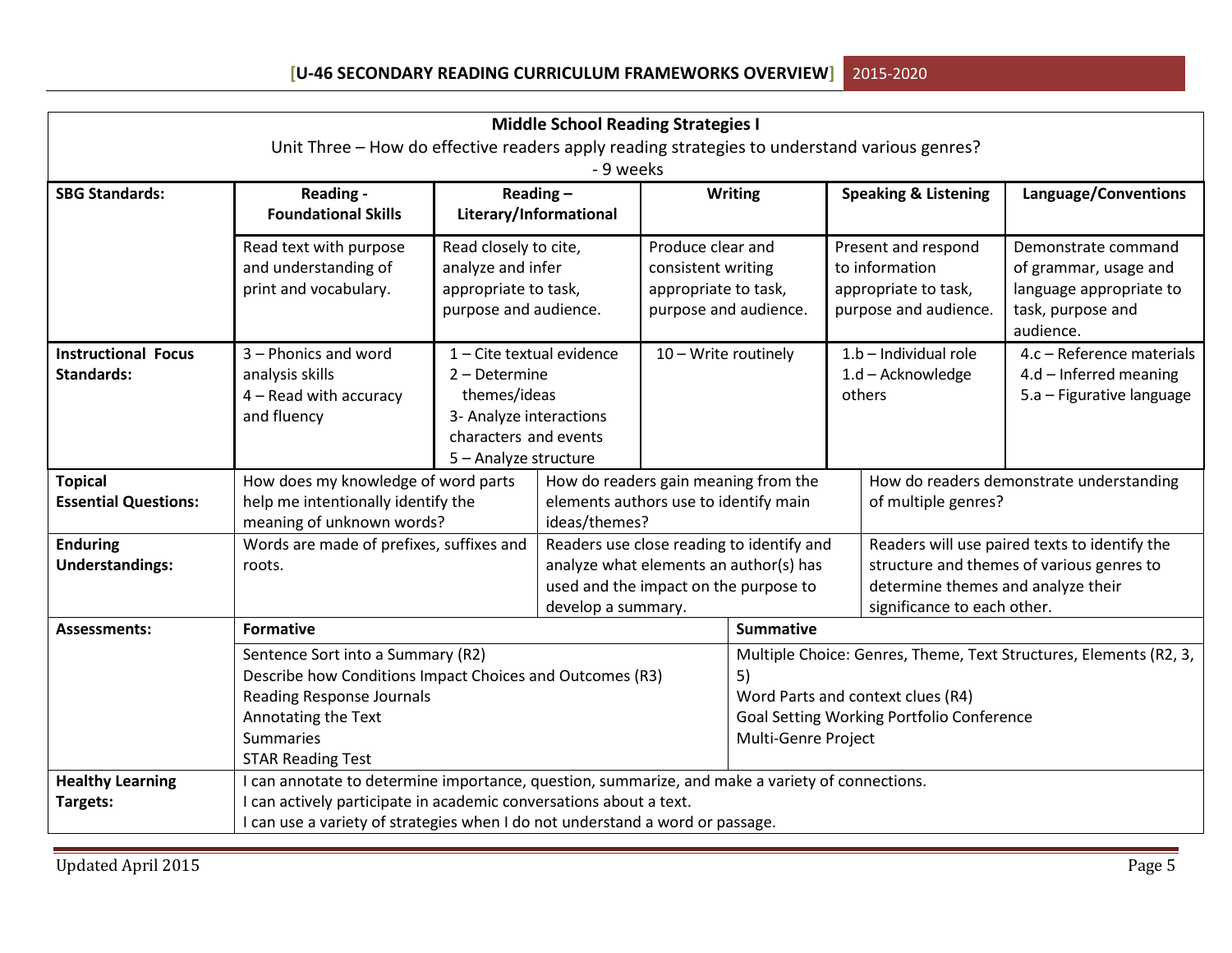## **[U-46 SECONDARY READING CURRICULUM FRAMEWORKS OVERVIEW]**2015-2020

|                              |                                                                                                                                          | I can identify relevant evidence to support key ideas and details. |                         |  |  |  |  |  |  |
|------------------------------|------------------------------------------------------------------------------------------------------------------------------------------|--------------------------------------------------------------------|-------------------------|--|--|--|--|--|--|
|                              | I can pose a variety of questions to what I read and hear.                                                                               |                                                                    |                         |  |  |  |  |  |  |
|                              | I can read aloud fluently.                                                                                                               |                                                                    |                         |  |  |  |  |  |  |
|                              | I can demonstrate my ability to use a variety of reading strategies: predict, infer, question, summarize, clarify, evaluate and connect. |                                                                    |                         |  |  |  |  |  |  |
| <b>Essential Vocabulary:</b> | <b>Tier Two</b>                                                                                                                          |                                                                    | <b>Tier Three</b>       |  |  |  |  |  |  |
|                              | Aspects                                                                                                                                  | Isolate                                                            | Prefix                  |  |  |  |  |  |  |
|                              | Conceivable (inconceivable)                                                                                                              | Portray                                                            | Suffix                  |  |  |  |  |  |  |
|                              | Consideration                                                                                                                            | Potential                                                          | Root / Base             |  |  |  |  |  |  |
|                              | Differentiate                                                                                                                            | Relate                                                             | Analysis                |  |  |  |  |  |  |
|                              | Impact                                                                                                                                   | Secure                                                             | Summary                 |  |  |  |  |  |  |
|                              | Imply                                                                                                                                    | Sufficient(ly)                                                     | Genres                  |  |  |  |  |  |  |
|                              | Incorporate                                                                                                                              | Supported by                                                       | <b>Theme</b>            |  |  |  |  |  |  |
|                              | Intense                                                                                                                                  |                                                                    |                         |  |  |  |  |  |  |
| <b>Recommended</b>           | <b>Text Types</b>                                                                                                                        |                                                                    | <b>Recommend Titles</b> |  |  |  |  |  |  |
| <b>Resources:</b>            |                                                                                                                                          |                                                                    |                         |  |  |  |  |  |  |
|                              |                                                                                                                                          |                                                                    |                         |  |  |  |  |  |  |
|                              |                                                                                                                                          |                                                                    |                         |  |  |  |  |  |  |
|                              |                                                                                                                                          |                                                                    |                         |  |  |  |  |  |  |
|                              |                                                                                                                                          |                                                                    |                         |  |  |  |  |  |  |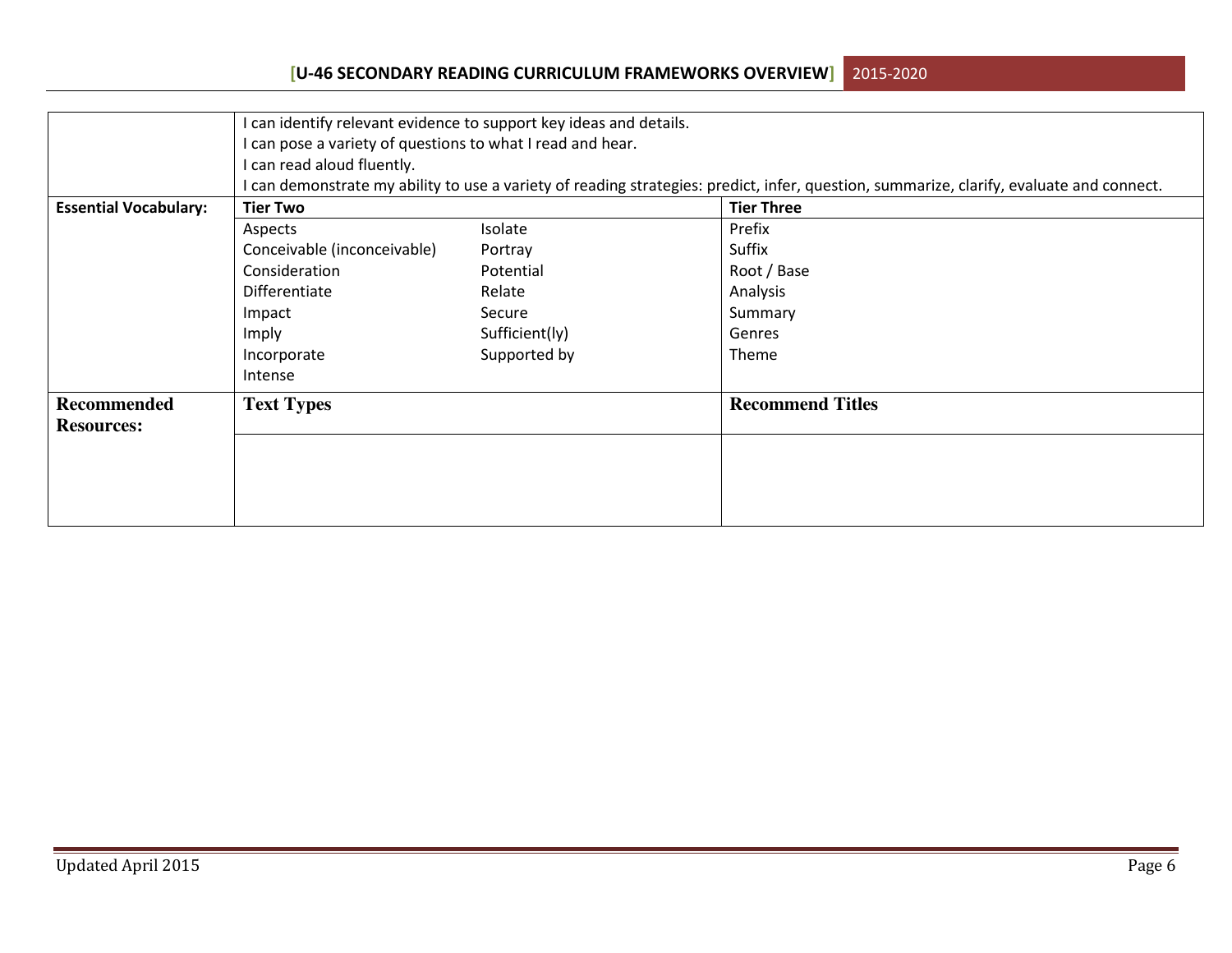| <b>Middle School Reading Strategies I</b>                                                       |                                                                           |                          |                                            |                        |                                                                                                                        |                                             |                                              |                                            |  |
|-------------------------------------------------------------------------------------------------|---------------------------------------------------------------------------|--------------------------|--------------------------------------------|------------------------|------------------------------------------------------------------------------------------------------------------------|---------------------------------------------|----------------------------------------------|--------------------------------------------|--|
| Unit Four - How do effective readers apply reading strategies to research and provide evidence? |                                                                           |                          |                                            |                        |                                                                                                                        |                                             |                                              |                                            |  |
|                                                                                                 |                                                                           |                          | - 9 weeks                                  |                        |                                                                                                                        |                                             |                                              |                                            |  |
| <b>SBG Standards:</b>                                                                           | Reading -                                                                 | Reading $-$              |                                            | <b>Writing</b>         |                                                                                                                        | <b>Speaking &amp; Listening</b>             |                                              | Language/Conventions                       |  |
|                                                                                                 | <b>Foundational Skills</b>                                                | Literary/Informational   |                                            |                        |                                                                                                                        |                                             |                                              |                                            |  |
|                                                                                                 | Read text with purpose                                                    | Read closely to cite,    |                                            | Produce clear and      |                                                                                                                        | Present and respond to                      |                                              | Demonstrate command                        |  |
|                                                                                                 | and understanding of                                                      | analyze and infer        |                                            | consistent writing     |                                                                                                                        |                                             | information                                  | of grammar, usage and                      |  |
|                                                                                                 | print and vocabulary.                                                     | appropriate to task,     |                                            | appropriate to task,   |                                                                                                                        |                                             | appropriate to task,                         | language appropriate to                    |  |
|                                                                                                 |                                                                           | purpose and audience.    |                                            |                        | purpose and audience.<br>purpose and audience.                                                                         |                                             |                                              | task, purpose and<br>audience.             |  |
| <b>Instructional Focus</b>                                                                      | 3 - Phonics and word                                                      | 6 - Point of view        |                                            | 9 - Draw evidence      |                                                                                                                        |                                             | 3 - Delineate                                | 5.b - Word relationships                   |  |
| <b>Standards:</b>                                                                               | analysis skills                                                           | 7 - Compare and contrast |                                            |                        |                                                                                                                        |                                             | speaker's purpose                            |                                            |  |
|                                                                                                 | 4 - Read with accuracy                                                    | multiple mediums         |                                            |                        |                                                                                                                        |                                             | 4 - Present findings                         |                                            |  |
|                                                                                                 | and fluency                                                               | 8 - Evaluate reasoning   |                                            |                        |                                                                                                                        |                                             |                                              |                                            |  |
| <b>Topical</b>                                                                                  | What does a good discussion or dialogue                                   |                          | What is good evidence?                     |                        |                                                                                                                        |                                             | How can you use evidence to support a claim? |                                            |  |
| <b>Essential Questions:</b>                                                                     | look like?                                                                |                          |                                            |                        |                                                                                                                        |                                             |                                              |                                            |  |
| <b>Enduring</b>                                                                                 | Good discussions require structure and                                    |                          | Good evidence is valid, credible, reliable |                        |                                                                                                                        |                                             |                                              | Evidence is gathered through close reading |  |
| <b>Understandings:</b>                                                                          | roles.                                                                    |                          | and logical to support the ideas and       |                        |                                                                                                                        | from multiple sources to support the claim. |                                              |                                            |  |
|                                                                                                 |                                                                           |                          | claims.                                    |                        |                                                                                                                        |                                             |                                              |                                            |  |
| <b>Assessments:</b>                                                                             | <b>Formative</b>                                                          |                          |                                            |                        | <b>Summative</b>                                                                                                       |                                             |                                              |                                            |  |
|                                                                                                 | Close Reading (1/6)                                                       |                          |                                            | Argumentative Response |                                                                                                                        |                                             |                                              |                                            |  |
|                                                                                                 | Annotate the Text (1/6)                                                   |                          |                                            |                        | Multiple Choice / Open Response<br>(explicit/implicit, compare/contrast, claim/evidence, PoV,<br>reasoning/evaluating) |                                             |                                              |                                            |  |
|                                                                                                 | Locate Explicit/Implicit Evidence (1/6)                                   |                          |                                            |                        |                                                                                                                        |                                             |                                              |                                            |  |
|                                                                                                 | C/C Venn diagrams (text to multi-media)(2 authors, same topic) (7)        |                          |                                            |                        |                                                                                                                        |                                             |                                              |                                            |  |
|                                                                                                 | <b>Discussion Bubbles (SL)</b><br><b>Socratic Seminars</b>                |                          |                                            |                        | <b>Observation of Discussion Rubric</b>                                                                                |                                             |                                              |                                            |  |
|                                                                                                 | <b>STAR Reading Test</b>                                                  |                          |                                            |                        |                                                                                                                        |                                             |                                              |                                            |  |
|                                                                                                 |                                                                           |                          |                                            |                        |                                                                                                                        |                                             |                                              |                                            |  |
| <b>Healthy Learning</b>                                                                         | I can evaluate how an author uses evidence.                               |                          |                                            |                        |                                                                                                                        |                                             |                                              |                                            |  |
| Targets:                                                                                        | I can participate in discussions demonstrating a variety of roles.        |                          |                                            |                        |                                                                                                                        |                                             |                                              |                                            |  |
|                                                                                                 | I can clearly express my thoughts and ideas in a written response.        |                          |                                            |                        |                                                                                                                        |                                             |                                              |                                            |  |
|                                                                                                 | I can infer meaning from multiple sources.                                |                          |                                            |                        |                                                                                                                        |                                             |                                              |                                            |  |
|                                                                                                 | I can investigate to gain background knowledge from identified key ideas. |                          |                                            |                        |                                                                                                                        |                                             |                                              |                                            |  |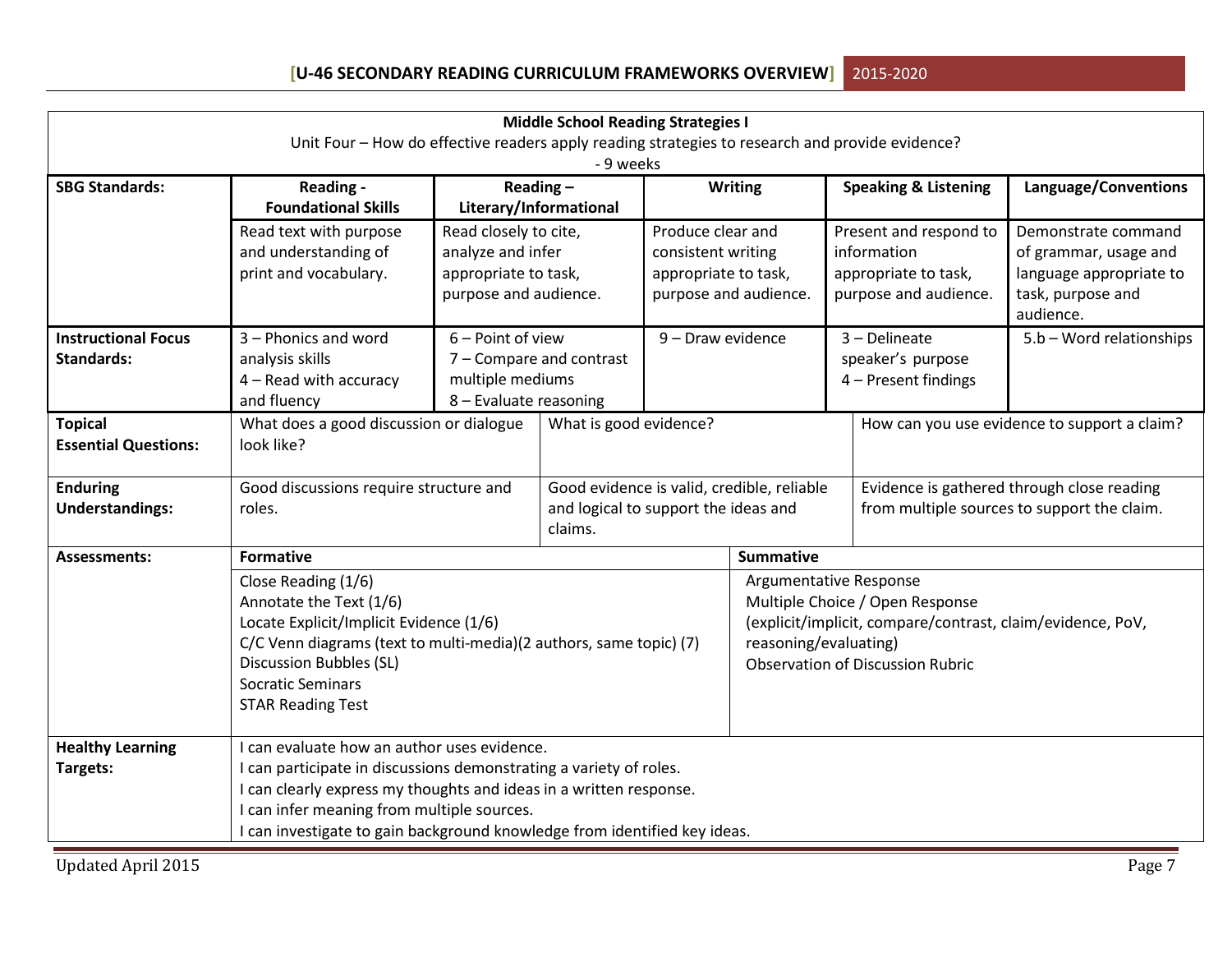|                              | I can evaluate word relationships and how word choice impacts the text.                                                                                                            |                         |  |  |  |  |  |  |
|------------------------------|------------------------------------------------------------------------------------------------------------------------------------------------------------------------------------|-------------------------|--|--|--|--|--|--|
| <b>Essential Vocabulary:</b> | I can demonstrate my ability to use a variety of reading strategies: predict, infer, question, summarize, clarify, evaluate and connect.<br><b>Tier Three:</b><br><b>Tier Two:</b> |                         |  |  |  |  |  |  |
|                              | Authority                                                                                                                                                                          | Credibility             |  |  |  |  |  |  |
|                              |                                                                                                                                                                                    | Collaboration           |  |  |  |  |  |  |
|                              | Conditional (unconditional)                                                                                                                                                        |                         |  |  |  |  |  |  |
|                              | Contradictory                                                                                                                                                                      | Source                  |  |  |  |  |  |  |
|                              | Correlate                                                                                                                                                                          | Claim                   |  |  |  |  |  |  |
|                              | Credibility                                                                                                                                                                        | Logic                   |  |  |  |  |  |  |
|                              | Criteria                                                                                                                                                                           | Reliable                |  |  |  |  |  |  |
|                              | Integrate                                                                                                                                                                          | Evidence                |  |  |  |  |  |  |
|                              | <b>Notorious</b>                                                                                                                                                                   | Dialogue                |  |  |  |  |  |  |
|                              | Unify                                                                                                                                                                              | Discussion              |  |  |  |  |  |  |
|                              |                                                                                                                                                                                    | Generate                |  |  |  |  |  |  |
|                              |                                                                                                                                                                                    |                         |  |  |  |  |  |  |
| Recommended                  | <b>Text Types</b>                                                                                                                                                                  | <b>Recommend Titles</b> |  |  |  |  |  |  |
| <b>Resources:</b>            |                                                                                                                                                                                    |                         |  |  |  |  |  |  |
|                              |                                                                                                                                                                                    |                         |  |  |  |  |  |  |
|                              |                                                                                                                                                                                    |                         |  |  |  |  |  |  |
|                              |                                                                                                                                                                                    |                         |  |  |  |  |  |  |
|                              |                                                                                                                                                                                    |                         |  |  |  |  |  |  |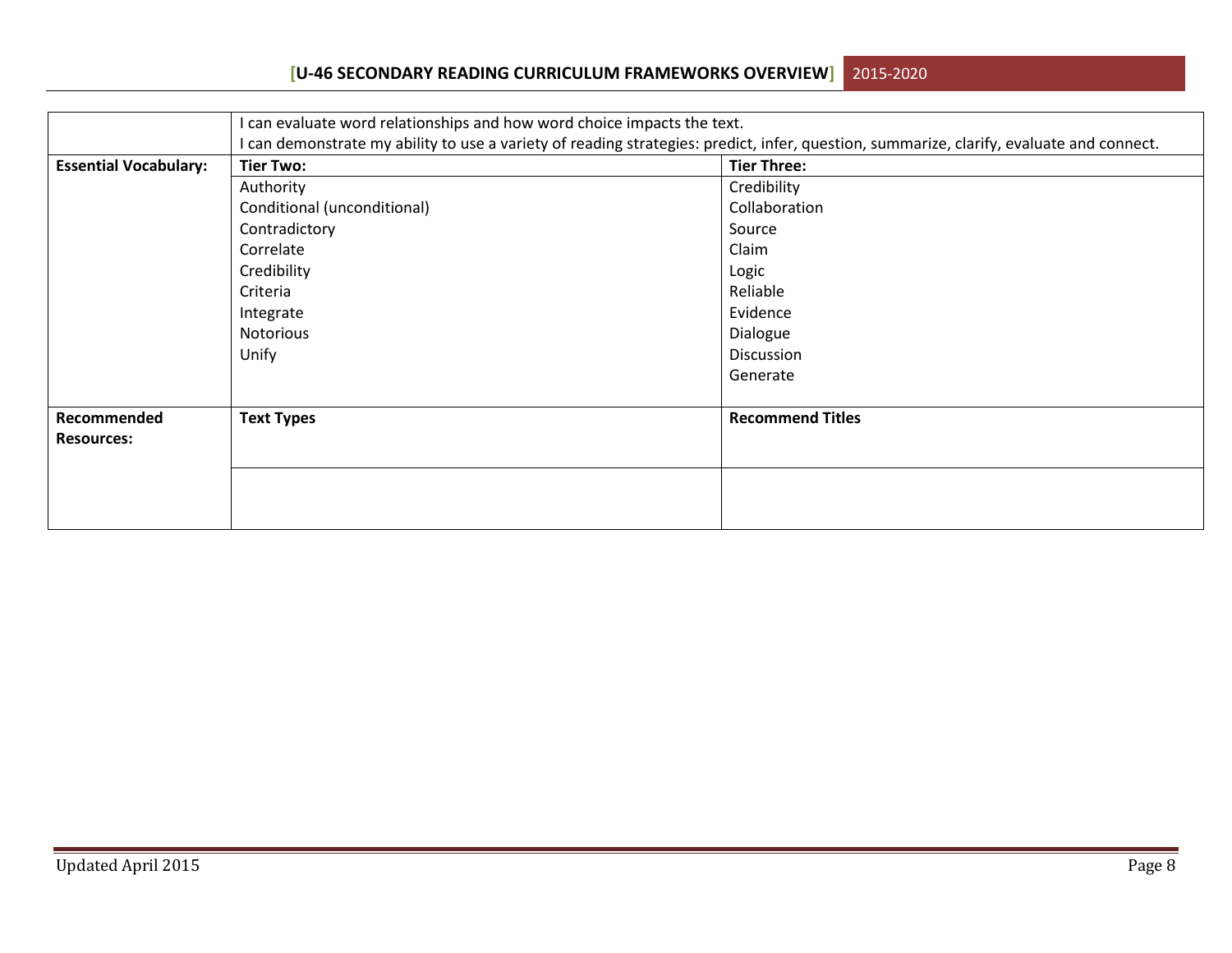| <b>Middle School Reading Strategies I</b>                                       |                                                                                                                                                                       |                                                                                                                                      |  |                                                                                                                                                                   |                                                                  |                                                                                        |                                 |                                                                                                           |
|---------------------------------------------------------------------------------|-----------------------------------------------------------------------------------------------------------------------------------------------------------------------|--------------------------------------------------------------------------------------------------------------------------------------|--|-------------------------------------------------------------------------------------------------------------------------------------------------------------------|------------------------------------------------------------------|----------------------------------------------------------------------------------------|---------------------------------|-----------------------------------------------------------------------------------------------------------|
| Unit Five – How do effective readers analyze using multiple texts?<br>- 9 weeks |                                                                                                                                                                       |                                                                                                                                      |  |                                                                                                                                                                   |                                                                  |                                                                                        |                                 |                                                                                                           |
| <b>SBG Standards:</b>                                                           | Reading -<br><b>Foundational Skills</b>                                                                                                                               | Reading $-$<br>Literary/Informational<br>Read closely to cite,<br>analyze and infer<br>appropriate to task,<br>purpose and audience. |  |                                                                                                                                                                   | <b>Writing</b>                                                   |                                                                                        | <b>Speaking &amp; Listening</b> | Language/Conventions                                                                                      |
|                                                                                 | Read text with purpose<br>and understanding of print<br>and vocabulary.                                                                                               |                                                                                                                                      |  | Produce clear and<br>consistent writing<br>appropriate to task,                                                                                                   | purpose and audience.                                            | Present and respond to<br>information<br>appropriate to task,<br>purpose and audience. |                                 | Demonstrate command<br>of grammar, usage and<br>language appropriate to<br>task, purpose and<br>audience. |
| <b>Instructional Focus</b><br><b>Standards:</b>                                 | 3 - Phonics and word<br>analysis skills<br>4 - Read with accuracy<br>and fluency                                                                                      | 1 - Cite textual evidence<br>2 - Draw inference<br>6- Point of view<br>9 - Analyze two or more<br>authors                            |  |                                                                                                                                                                   |                                                                  | $1.c - Questioning$<br>6 - Adapt speech                                                |                                 |                                                                                                           |
| <b>Topical</b><br><b>Essential Questions:</b>                                   | How can diverse texts help me as a<br>reader analyze multi-perspectives from<br>vast and conflicting viewpoints?                                                      |                                                                                                                                      |  | How can a reader compare and contrast a<br>How can a reader analyze a situation from<br>topic presented in diverse formats?<br>multiple texts?                    |                                                                  |                                                                                        |                                 |                                                                                                           |
| <b>Enduring</b><br><b>Understandings:</b>                                       | Readers need to understand the impact<br>of point of view and lenses to gather<br>background information and content<br>from text to come to their own<br>conclusion. |                                                                                                                                      |  | Readers can use graphic organizers to<br>identify commonalities and differences in<br>diverse formats to draw conclusions and<br>understand the author's purpose. |                                                                  |                                                                                        | idea/theme.                     | Readers can use close reading to gain more<br>information by using multiple texts on the same             |
| <b>Assessments:</b>                                                             | <b>Formative</b><br><b>STAR Reading Test</b><br><b>MAP Testing</b><br><b>Text Analysis</b><br>Blogs/Discussion<br><b>STAR Reading Test</b>                            |                                                                                                                                      |  |                                                                                                                                                                   | <b>Summative</b><br>Post-test<br><b>Vocabulary Text Analysis</b> |                                                                                        |                                 |                                                                                                           |